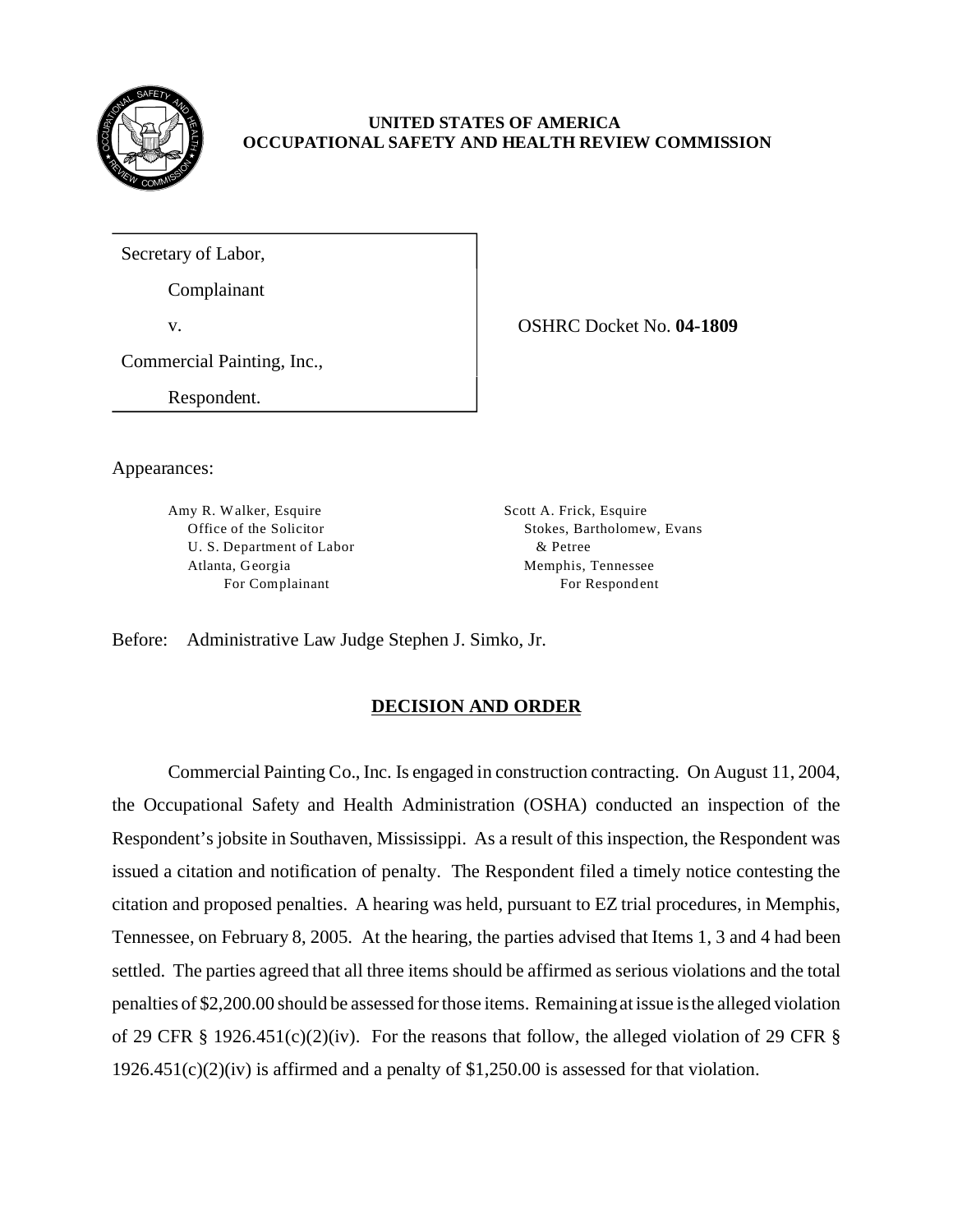### **Background**

During the OSHA inspection of the Respondent's jobsite, the Secretary's compliance officer, Jerry Jackson, observed an employee of the Respondent working on a 4-foot x 12-foot work platform, elevated 21 feet above the ground. The platform was supported by the forks of a Gradall Model 534C Material Handler operated by another employee of the Respondent. This material handler is a rough terrain forklift. The platform was designed and built by the Respondent's employees. As a result of this inspection, the Respondent was issued a citation alleging four violations and proposing penalties totaling \$6,000.00.

#### **Discussion**

The Secretary has the burden of proving the violation:

In order to establish a violation of an occupational safety or health standard, the Secretary has the burden of proving: (a) the applicability of the cited standard, (b) the employer's noncompliance with the standard's terms, (c) employee access to the violative conditions, and (d) the employer's actual or constructive knowledge of the violation (*i.e.*, the employer knew or, with the exercise of reasonable diligence could have known, of the violative conditions).

*Atlantic Battery Co.,* 16 BNA OSHC 2131, 2138 (No. 90-1747, 1994).

## **Alleged Serious Violation of 29 CFR § 1926.451(c)(2)(iv)**

The Secretary in Citation No. 1, Item 2, alleges that:

Front-end loaders and similar pieces of equipment were used to support scaffold platforms without being specifically designed by the manufacturer for such use:

7360 Highway 51 North - Employer used equipment to support scaffold platform that was not designed by manufacturer for that purpose.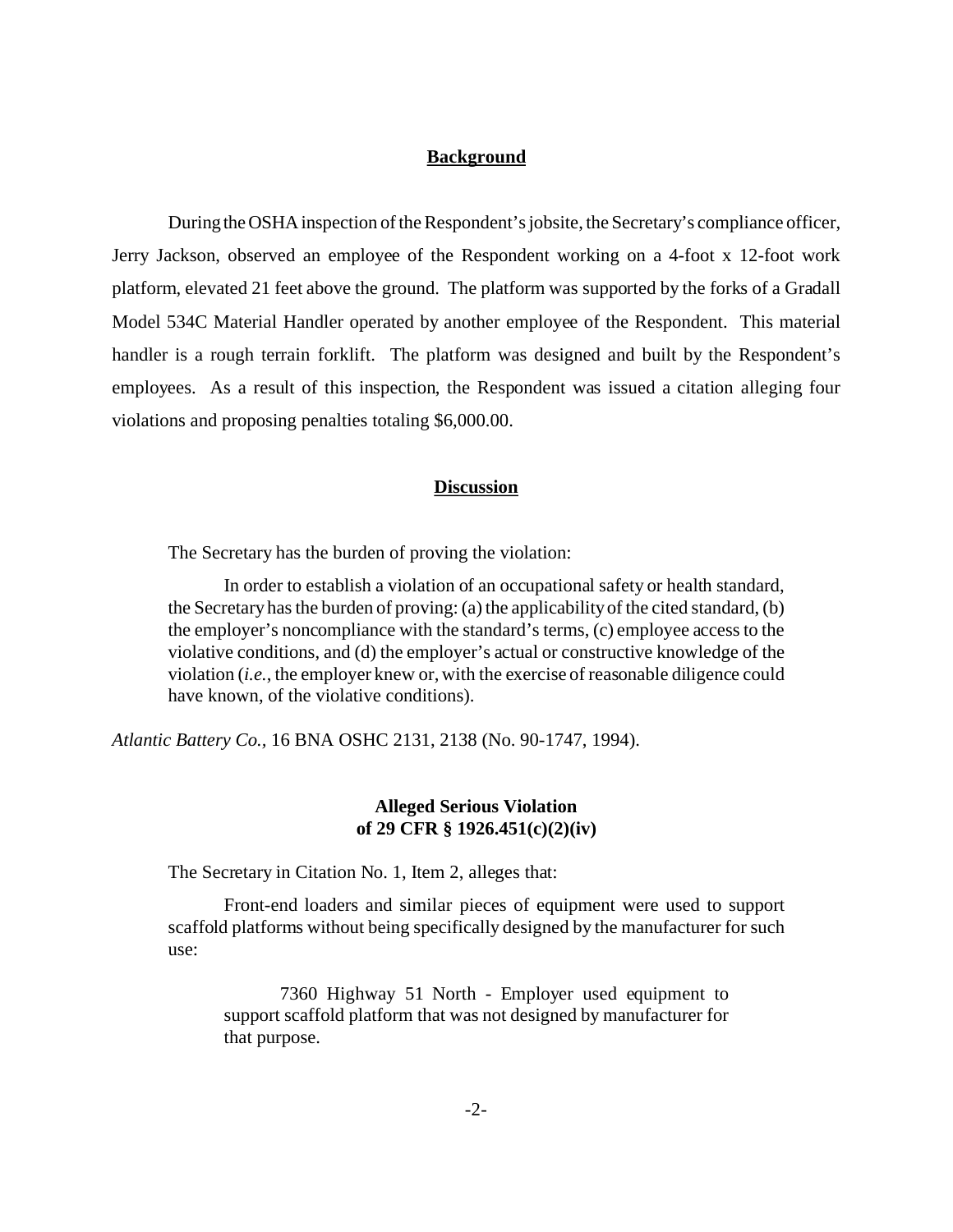The standard at 29 CFR  $\S$  1926.451(c)(2)(iv) provides:

(iv) Front-end loaders and similar pieces of equipment shall not be used to support scaffold platforms unless they have been specifically designed by the manufacturer for such use.

The threshold issue is the applicability of 29 CFR  $\S$  1926.451(c)(2)(iv), to the use of the Respondent's material handler, a rough terrain forklift, to support a scaffold platform. It is undisputed that the personnel work platform is a scaffold platform as defined in 29 CFR § 1926.450.

The standard prohibits the use of front-end loaders and similar pieces of equipment from being used to support scaffold platforms unless they have been specifically designed by the manufacturer for such use.

The initial question before me is whether the Gradall Model 534C Material Handler is a similar piece of equipment within the meaning of the standard. This section of the standard does not use the term forklift or rough terrain forklift. Where, as here, there is possible ambiguity regarding the language of this standard as to whether a forklift is a similar piece of equipment; it is necessary to consider the Secretary's interpretation of this standard. While deference is generally shown to the Secretary's interpretation of standards, the Commission is authorized to review those interpretations for consistency with the regulatory language and for reasonableness. *Martin v. OSHRC (CF&I Steel Corp.*), 499 U.S. 144, 111 S.Ct. 1171 at 1173 (1991), *on remand*, 941 F.2d 1051 (10<sup>th</sup> Cir. 1991).

The standard at 29 CFR  $\S 1926.451(c)(2)(iv)$  was promulgated as a final rule on August 30, 1996, at Vol. 61, No. 170, page 46026 of the Federal Register. In the preamble to the final rule, the Secretary addressed the applicability of this standard to forklifts, front-end loaders, and similar pieces of equipment as follows:

After a careful review of the above comments, OSHA finds there is insufficient reason to totally ban the use of forklifts, front-end loaders, and other similar equipment as scaffold supports. OSHA notes that the commenters are in general agreement that all equipment not specifically designed to support scaffold platforms must not be used. Accordingly, the Agency has promulgated new paragraphs  $(c)(2)(iv)$  and  $(v)$  in the final rule to provide guidance fo the safe use of specific equipment as scaffold supports. In particular, the added provision requires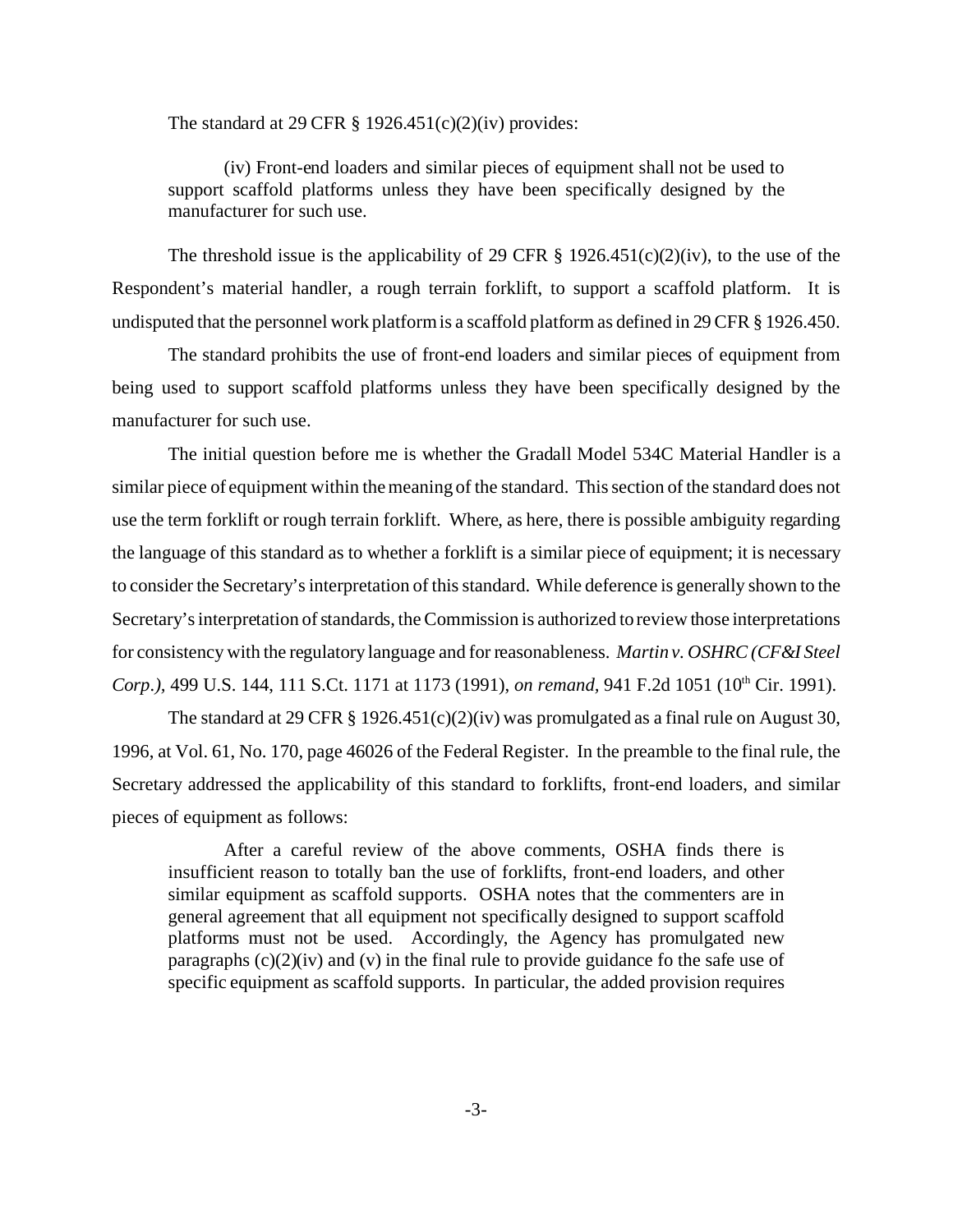that, in the case of forklifts, the entire scaffold platform be secured to the forklift. *All*  supported scaffolds, including those support by forklifts, front-end loaders and similar pieces of equipment, must comply with the applicable requirements of § 1926.451 for capacity, construction, access, use, and fall protection.

61 Fed. Reg. 46044

Subsequent to the issuance of the final standard and publication in the Federal Register, the Secretary, on at least two occasions, issued Standard Interpretations addressing this standard and the use of rough terrain forklifts to lift employees on platforms (Exhs. C-6, C-7).

Both Standard Interpretations were issued by Russell B. Swanson, Director of the Directorate of Construction, Occupational Safety and Health Administration, U.S. Department of Labor. These Standard Interpretations are posted on OSHA's website, available to the public.

In the Standard Interpretation dated September 30, 1999, the Director referenced part of the above quoted preamble, and clearly stated the Secretary's interpretation of applicability of the standard to rough terrain forklifts as follows:

Powered industrial trucks, which include forklifts, as well as rough terrain forklifts, are "similar pieces of equipment" to forklifts and front-end loaders in this context. Therefore, they fall within the requirements of  $\S$  1926.451(c)(2)(iv).

(Exh. C-6)

In the Standard Interpretation dated November 27, 2001, the Director quoted extensively from the preamble relating to applicability of the standard to forklifts and rough terrain forklifts, and again clearly stated the Secretary's interpretation as follows:

In construction, powered industrial trucks, which include rough terrain forklifts, are "similar pieces of equipment" to forklifts and front-end loaders in this context. Therefore, they fall within the requirements of  $\S 1926.451(c)(2)(iv)$  and (v), along with the other requirements of that section for capacity, construction, access, use, and fall protection.

(Exh. C-7)

Both Standard Interpretations are reasonable and consistent with the regulatory language in 29 CFR § 1926.451(c)(2)(iv) and its preamble at page 46044, Volume 61 of the Federal Register, dated August 30, 1996.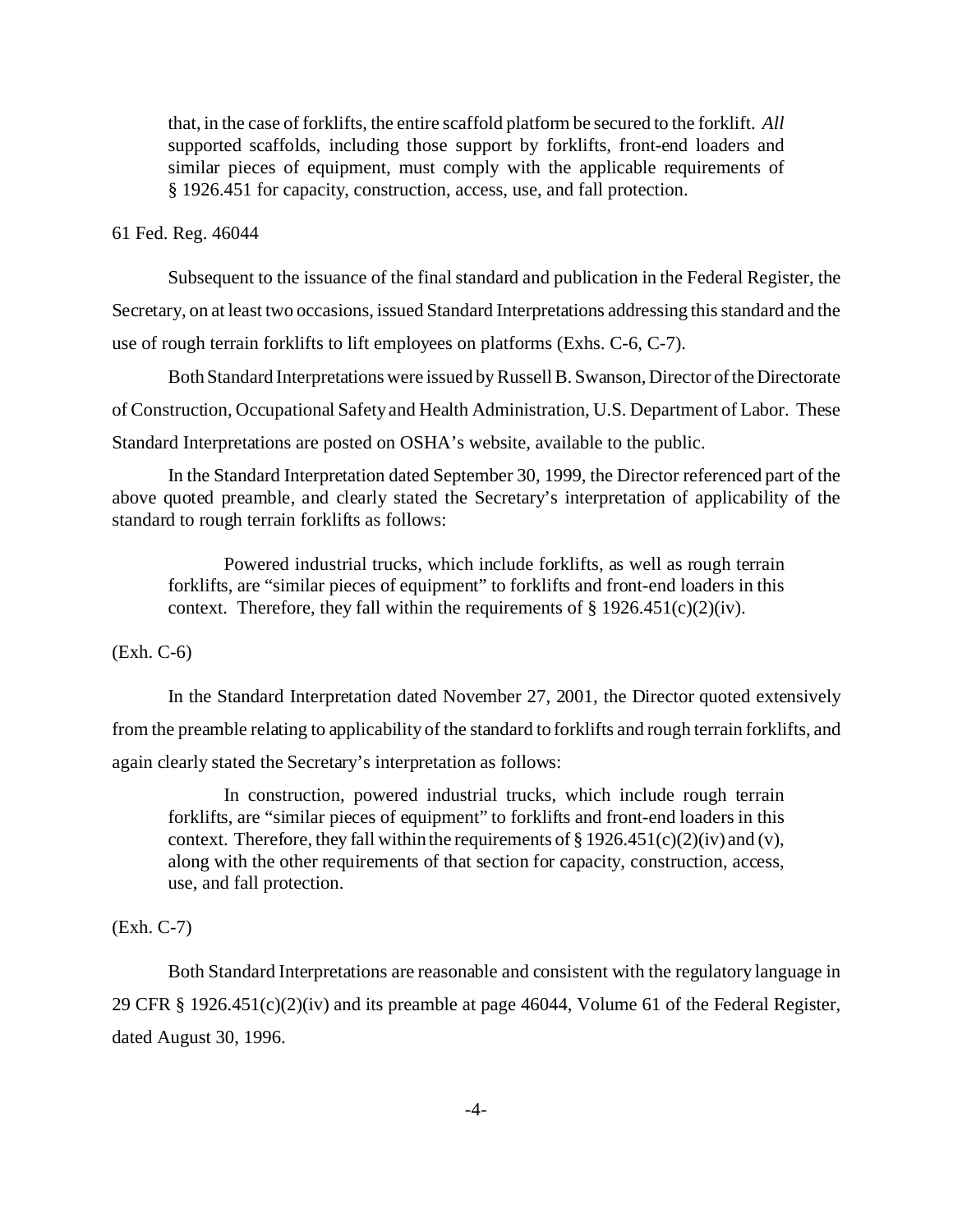The Respondent argues against applicability, relying in part on the language in 29 CFR  $§ 1926.451(c)(2)(v)$  which provides:

(v) Forklifts shall not be used to support scaffold platforms unless the entire platform is attached to the fork and the forklift is not moved horizontally while the platform is occupied.

That subsection specifically applies to forklifts, requiring the platform to be attached to the forks. Front-end loaders and other similar pieces of equipment do not have forks. That subsection of the standard is therefore limited in its application to forklifts.

By choosing to specifically address forklifts in §  $1926.451(c)(2)(v)$ , the Secretary did not exclude forklifts from applicability of  $\S$  1926.451(c)(2)(iv). The standard at issue applies more generally to a wider variety of equipment used to lift personnel. This is consistently explained in the standard, the preamble in the Federal Register, and in the Standard Interpretations published by the Secretary. The standard at 29 CFR  $\S$  1926.451(c)(2)(iv) is applicable.

The Commission must balance the competing interests in this case. There is a need for wide application of standards to effectuate the remedial purpose of the Act. Due process demands that employers be given adequate prior notice of required conduct. After reviewing the plain language of  $\S$  1926.451(c)(2)(iv), and common sense meaning of the words used, I conclude that the Respondent was given adequate prior notice by the standard of the required conduct. The requirements of the standard are clear. Applicability of its terms to forklifts is reasonable. Adequate prior notice of required conduct was given to the Respondent by the terms of the standard, along with the preamble and Standard Interpretations, all of which were published long before the inspection at the Respondent's jobsite. The Secretary has consistently applied the interpretation embodied in Citation No. 1, Item 2. See *Martin v. OSHRC (CF&I Steel Corp.),Supra*, 111 S.Ct. at 1179.

The Respondent clearly failed to comply with the terms of the standard. The standard requires that the pieces of equipment, in this case forklifts, shall not be used to support scaffold platforms unless they have been specifically designed by the manufacturer for such use. Neither the forklift nor the scaffold platform was designed by Gradall, or any other manufacturer, for such use.

Mark Koch, the Respondent's president and owner, testified that the Respondent's employees designed and built the work platform without consulting or contacting Gradall, the manufacturer of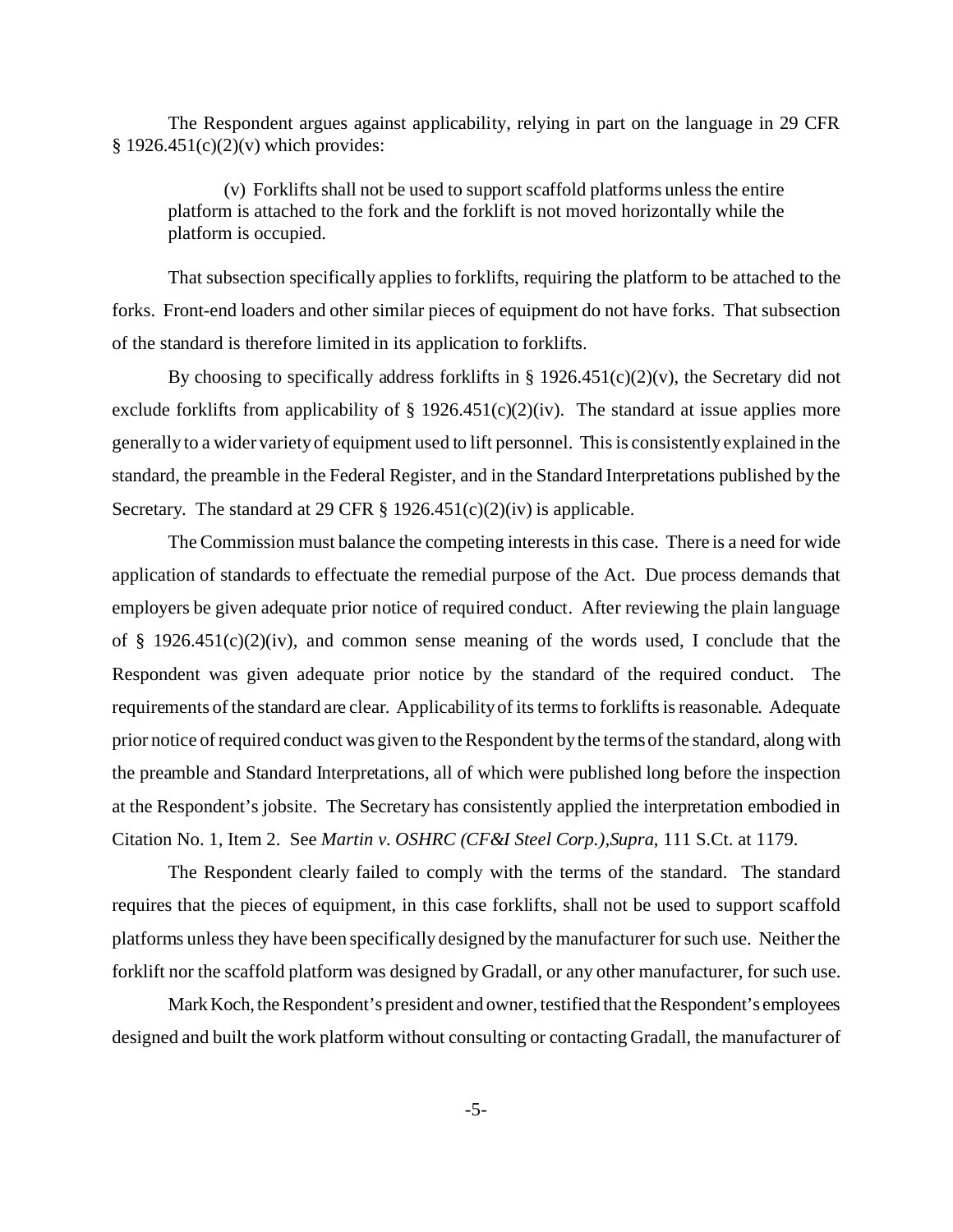the material handler. Koch further testified that he contacted his structural engineer only regarding the size of the tubes for the platform base. Neither Gradall, nor the Respondent's structural engineer, designed or approved the design and specifications of the work platform.

The Respondent, in designing the work platform, did not know the weight of the platform, material, and personnel to be lifted. It also designed the platform without determining the lifting capacity of the material handler.

The warning decal inside the cab of the Respondent's forklift, relating to safe operation of the machine, warned the Respondent not to use the machine to lift personnel (Exh. C-4). The operating manual for this forklift, inside the cab of the machine, also warned the Respondent to never use attachment devices that are not approved by the manufacturer (Exh. C-5). Gradall's G-Tech Report, dated March 11, 2001, refers to Personnel Work Platforms as attachments (Exh. C-8). While the report applies to the D Series (not the C Series Material Handler used by the Respondent), it indicates that a field installation kit will be available at a later unspecified date for the C Series Material Handlers.

That report addresses the method of attachment of Gradall Personnel Work Platforms, warns against the use of non-approved platforms, and warns about the hazards of using a non-approved platform as follows:

The Gradall Personnel Work Platform attaches to the material handler using the Quick Switch located on the boom head. Only Gradall manufactured personnel work platforms are approved for use on approved model Gradall Material Handlers. The use of non-approved attachments including those described as fork mounted safety work platforms with Gradall Material Handlers could overextend and overload the handler and cause it to tip over with little or no warning, resulting in serious injury or death to the operator, platform occupant(s), and/or people standing or working near the handler. Gradall also cannot assure that fork mounted safety work platforms are adequately attached to the forks and/or carriage. Gradall cannot assure the ability of a non-approved attachment to perform its intended function safely. Non-approved attachments may also cause structural damage to the handler or attachment, which could cause dangerous operating conditions resulting in serious injury or death.

(Exh. C-8)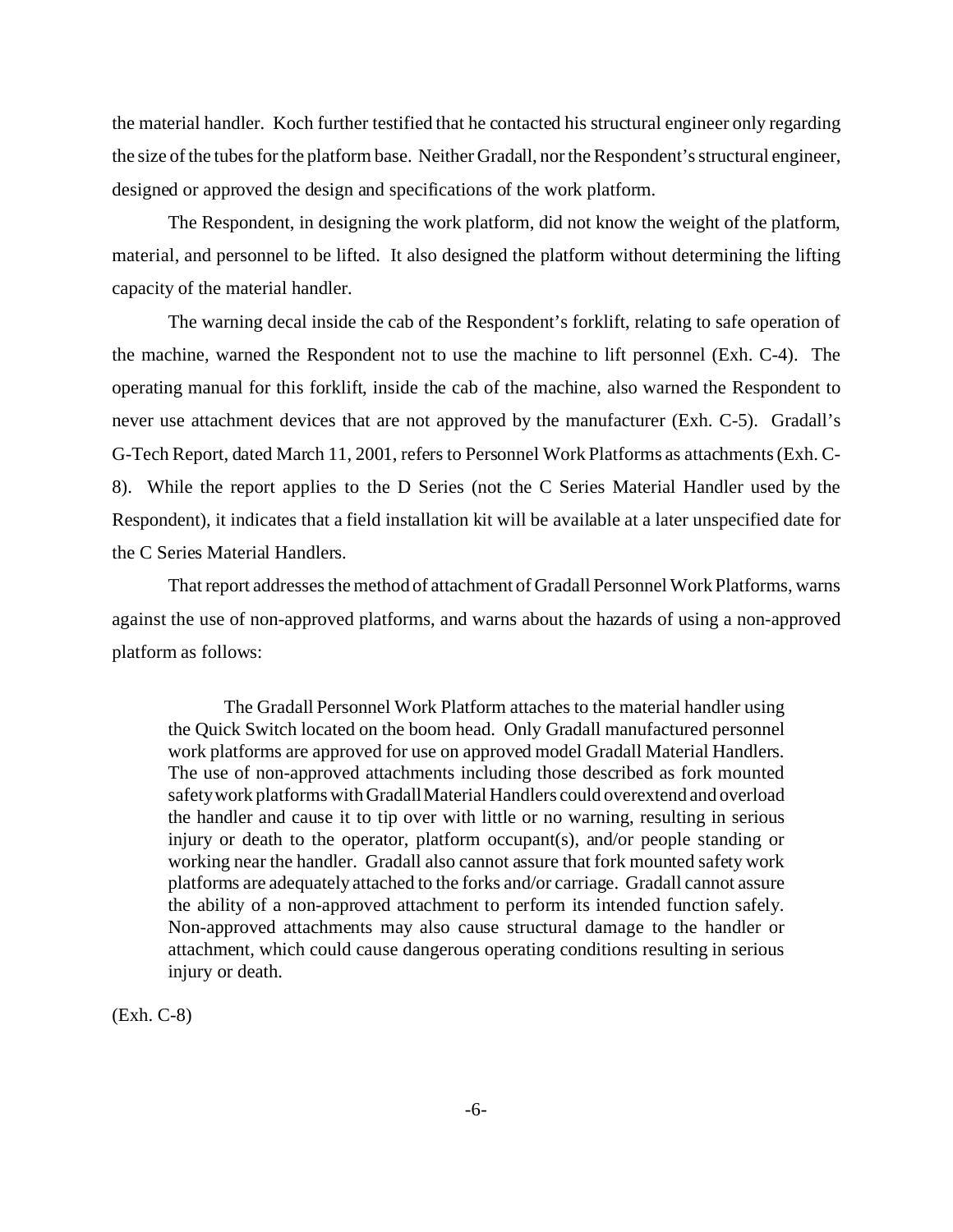Subsequent to the hearing, the Respondent submitted Exhibit R-2 which contains specifications for the Gradall Model 534C-6 Multi-Purpose Material Handler, the forklift used by the Respondent on this jobsite. That document was prepared by the forklift manufacturer, Gradall, for this model forklift. It specifically warns the user as follows: "Important" – "Handling personnel with the boom is not authorized." (Exh. R-2)

This warning is consistent with the Gradall warning in the specifications for its Model 534D-6. (Exh. R-1) The document relating to Model 534D-6 was reviewed by Mr. Koch, the Respondent's president, prior to purchasing the forklift used on the jobsite. It provides: "Gradall does not approve the use of its material handlers for lifting personnel under any conditions." (Exh. R-1)

Nowhere does Gradall, the manufacturer of the forklift, approve the use of any work platform not designed or approved by it for such use. It specifically warned that handling personnel with the Model 534C boom was not authorized. The Respondent designed its own platform without contacting Gradall, or even using a registered professional engineer to design it to meet the requirements of 29 CFR § 1926.451 for capacity, construction, access, use or fall protection. The Respondent violated the terms of 29 CFR  $\S$  1926.451(c)(2)(iv).

The Respondent's employees were exposed to the hazard of the work platform and material handler tipping over. It is undisputed that the Respondent's employee was on the work platform and another employee was operating the forklift when the platform, supported by the forks, was elevated over 20 feet above the ground. Both were in the zone of danger of the hazard, and were therefore exposed to the hazard of the platform and material handler tipping.

It is undisputed that the Respondent knew its employees were using the non-approved platform. The Respondent's employees designed and built the work platform for use with the forklift. The Secretary has established that the Respondent had actual knowledge of the violative conditions.

The violation of the standard was serious. Two employees, the operator and the employee on the platform, were exposed to the hazard of the forklift and platform tipping. The platform was elevated 21 feet above the ground. A fall from that height could result in death or serious physical injury. The operator could also be seriously injured if the forklift tilted.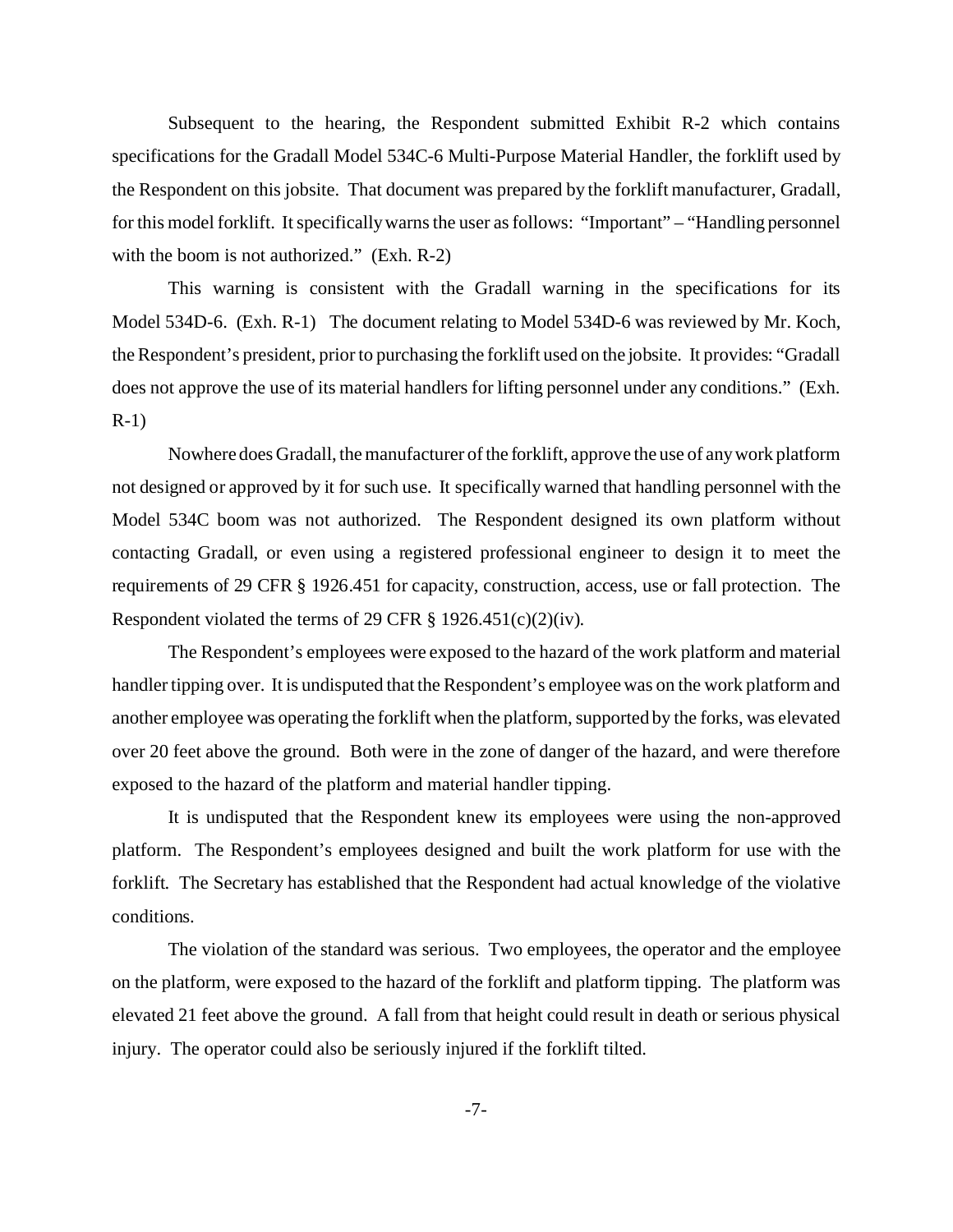The Secretary has established a serious violation of 29 CFR  $\S$  1926.451(c)(2)(iv).

#### **Penalty Assessment**

Section 17(j) of the Act requires that when assessing penalties, the Commission must give "due consideration" to (1) the size of the employer's business, (2) the gravity of the violation, (3) the good faith of the employer, and (4) the history of previous violations. 19 U.S.C. § 666(j). The Commission has wide discretion in penalty assessment. *Kohler Co.,* 16 BNA OSHC 1769, 1776 (No. 88-237, 1994).

The Respondent is an employer with approximately 30 employees. It has no history of violations which were affirmed in the last three years.

Generally, the gravity of the violation is the primary consideration in assessing penalties. *Trinity Industries, Inc.,* 15 BNA OSHC 1481, 1483 (No. 88-2691, 1992). The gravity of a particular violation "depends upon such matters as the number of employees exposed, the duration of the exposure, the precautions taken against injury, and the likelihood that any injury would result." *J. A. Jones Construction Co.,* 15 BNA OSHC 2201, 2214 (No. 87-2059, 1993).

This was a two-employee crew. The employee on the work platform was exposed to a 21-foot fall while the platform was elevated. If this platform and forklift tipped, the likely result would be death or serious physical injury. Based on these factors, a penalty of \$1,250.00 is assessed for the violation of 29 CFR  $\S 1926.451(c)(2)(iv)$ .

# **FINDINGS OF FACT AND CONCLUSIONS OF LAW**

The foregoing decision constitutes the findings of fact and conclusions of law in accordance with Rule 52(a) of the Federal Rules of Civil Procedure.